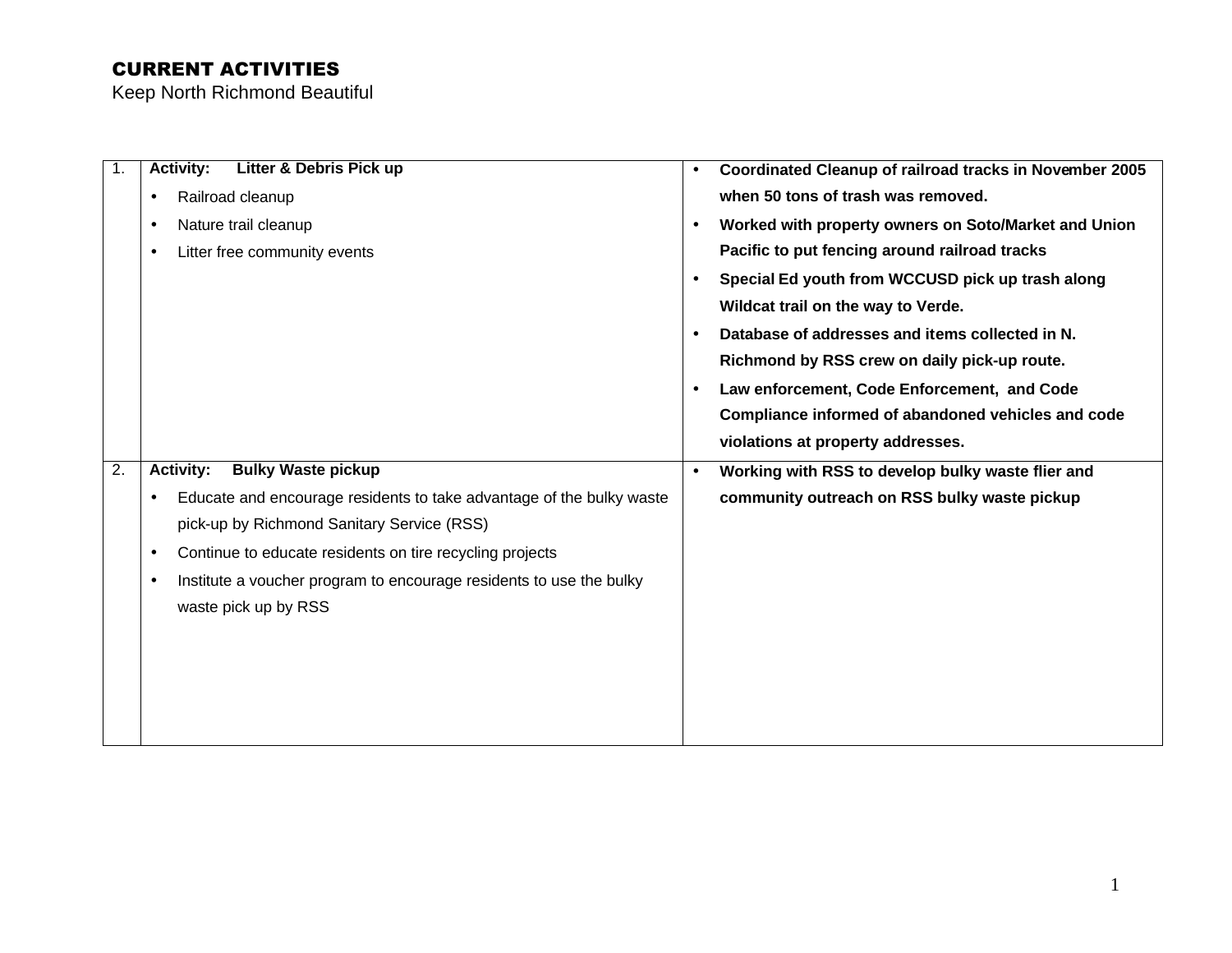| 3. | Park& playground<br><b>Activity:</b>                                       | We have an MOU with Parks Department of the City of<br>$\bullet$    |
|----|----------------------------------------------------------------------------|---------------------------------------------------------------------|
|    | De-littering<br>$\bullet$                                                  | Richmond for the maintenance of the parks. The Special              |
|    | Planting of flowers<br>$\bullet$                                           | Ed youth work at Shields Reid Park.                                 |
|    | Installation of new Playground equipment<br>$\bullet$                      | We have a pending grant with KaBOOM with the<br>$\bullet$           |
|    |                                                                            | support of Parks Department and Trust for the Public                |
|    |                                                                            | Land to replace Playground Equipment in Shields Reid                |
|    |                                                                            | Park.                                                               |
|    |                                                                            | We shall require additional funding from other sources<br>$\bullet$ |
|    |                                                                            | including the Mitigation funds and local businesses to              |
|    |                                                                            | rehab the whole Park.                                               |
|    |                                                                            |                                                                     |
|    |                                                                            |                                                                     |
| 4. | <b>Activity: Community Garden</b>                                          | The Special Ed youth from the WCCUSD work with the<br>$\bullet$     |
|    | Continue to work with the students at Verde Elementary school in the       | other students at the Verde Partnership gardens.                    |
|    | Community garden                                                           |                                                                     |
|    | Identify residents who are interested in developing community<br>$\bullet$ |                                                                     |
|    | gardens and assist them with the project.                                  |                                                                     |
|    |                                                                            |                                                                     |
|    |                                                                            |                                                                     |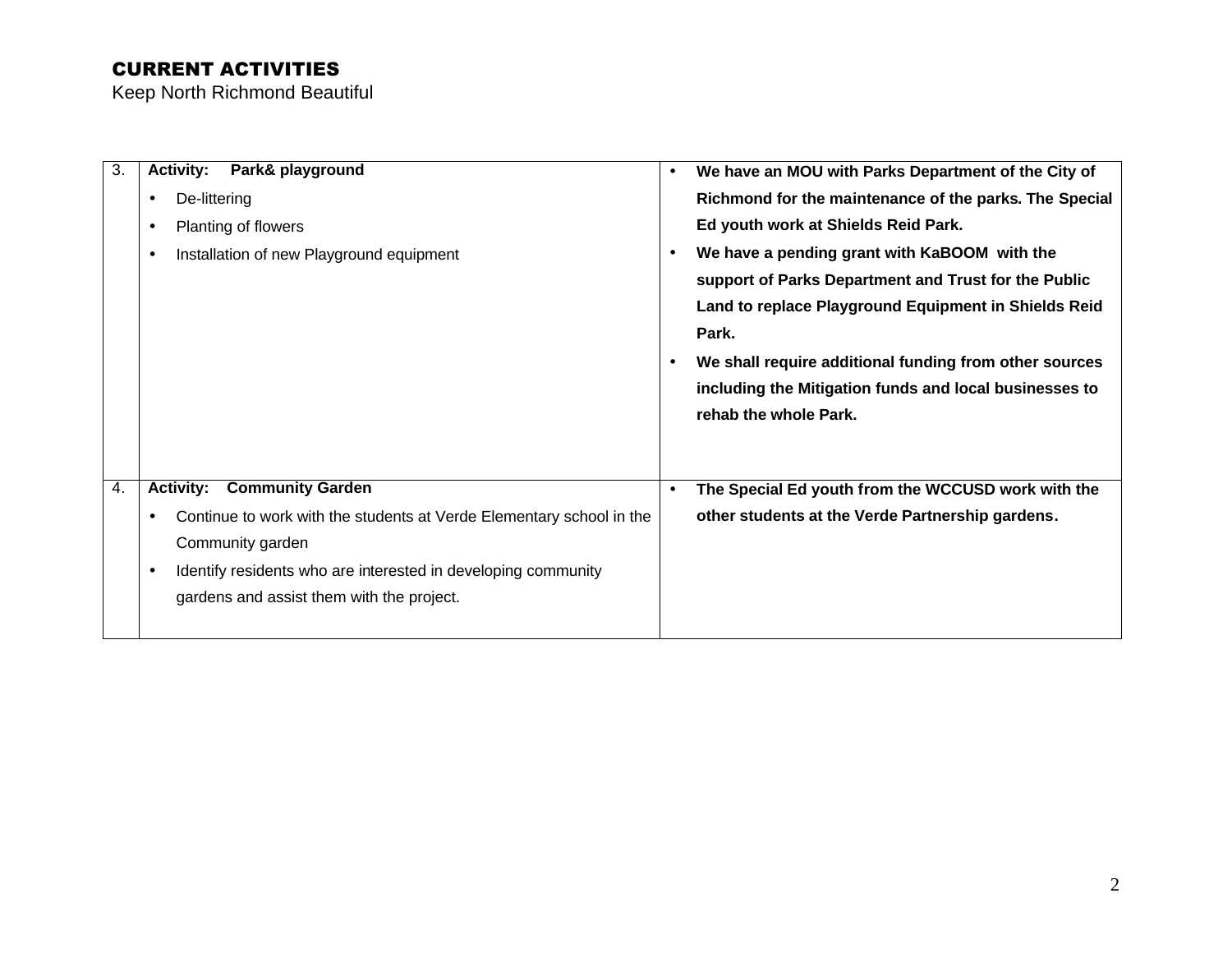| $\overline{5}$ . | <b>Activity: Community Education</b>                                                                                                                                                                                                                                                                                                                                                                                                                                                                                                                                             | $\bullet$                           | Working with Verde Elementary School. Keep America                                                                                                                                                                                                                                                                                                                                                                                                                                                                                                                                                                                                                  |
|------------------|----------------------------------------------------------------------------------------------------------------------------------------------------------------------------------------------------------------------------------------------------------------------------------------------------------------------------------------------------------------------------------------------------------------------------------------------------------------------------------------------------------------------------------------------------------------------------------|-------------------------------------|---------------------------------------------------------------------------------------------------------------------------------------------------------------------------------------------------------------------------------------------------------------------------------------------------------------------------------------------------------------------------------------------------------------------------------------------------------------------------------------------------------------------------------------------------------------------------------------------------------------------------------------------------------------------|
|                  | Creation of a recycling curriculum & program at Verde Elementary<br>$\bullet$<br>School                                                                                                                                                                                                                                                                                                                                                                                                                                                                                          |                                     | Beautiful Recycling education is now incorporated into<br>the curriculum a                                                                                                                                                                                                                                                                                                                                                                                                                                                                                                                                                                                          |
|                  | Resident education on illegal dumping in storm water ways.<br>$\bullet$<br>Educate residents on Code compliance and code enforcement<br>$\bullet$<br>issues<br>Educate residents on the Rehab programs available in the City of<br>$\bullet$<br>Richmond and Contra Costa County.<br>Educate residents on recycling and the proper handling and disposal<br>$\bullet$                                                                                                                                                                                                            | $\bullet$<br>$\bullet$<br>$\bullet$ | We are working with Kids for the Bay at Verde<br>Elementary on illegal dumping in storm water ways.<br>At the end of the program on April 20, 2006 we have<br>scheduled a community cleanup of Wildcat Creek.<br>We continue to refer residents to the Rehab programs<br>offered by the City and County                                                                                                                                                                                                                                                                                                                                                             |
|                  | of household waste, tires and other hazardous waste                                                                                                                                                                                                                                                                                                                                                                                                                                                                                                                              |                                     |                                                                                                                                                                                                                                                                                                                                                                                                                                                                                                                                                                                                                                                                     |
| 6.               | <b>Activity: Clean Block Program</b><br>Identification and training of residents who will become Block<br>$\bullet$<br>partners to:<br>Organize other residents around the cleanliness of the block<br>$\circ$<br>and have proper maintenance of their properties.<br>Encourage resident participate in beautification efforts which<br>$\circ$<br>may include planting of trees<br>removal of graffiti<br>$\circ$<br>Encourage residents to use the Tool lending program for block<br>$\bullet$<br>beautification projects<br>Develop a Neighborhood watch program<br>$\bullet$ | $\bullet$                           | We have identified about 6 residents who are working<br>with us as block partners. The issues they have<br>identified are:<br>Garbage issues<br>$\circ$<br>Rodents and vector issues<br>$\circ$<br>Construction debris<br>$\circ$<br>Stolen cars<br>$\circ$<br>Abandoned cars<br>$\circ$<br>Homeless issues<br>$\Omega$<br>The blocks that have been adopted by these residents<br>are:<br>1800 Block of 2 <sup>nd</sup> Street<br>$\circ$<br>4 <sup>th</sup> Street between Market and Grove.<br>$\circ$<br><b>Chesley Mutual Housing Block</b><br>$\circ$<br>800 Block of Alamo<br>$\circ$<br>500 Block of Willard<br>$\circ$<br>1800 Block of Truman<br>$\Omega$ |